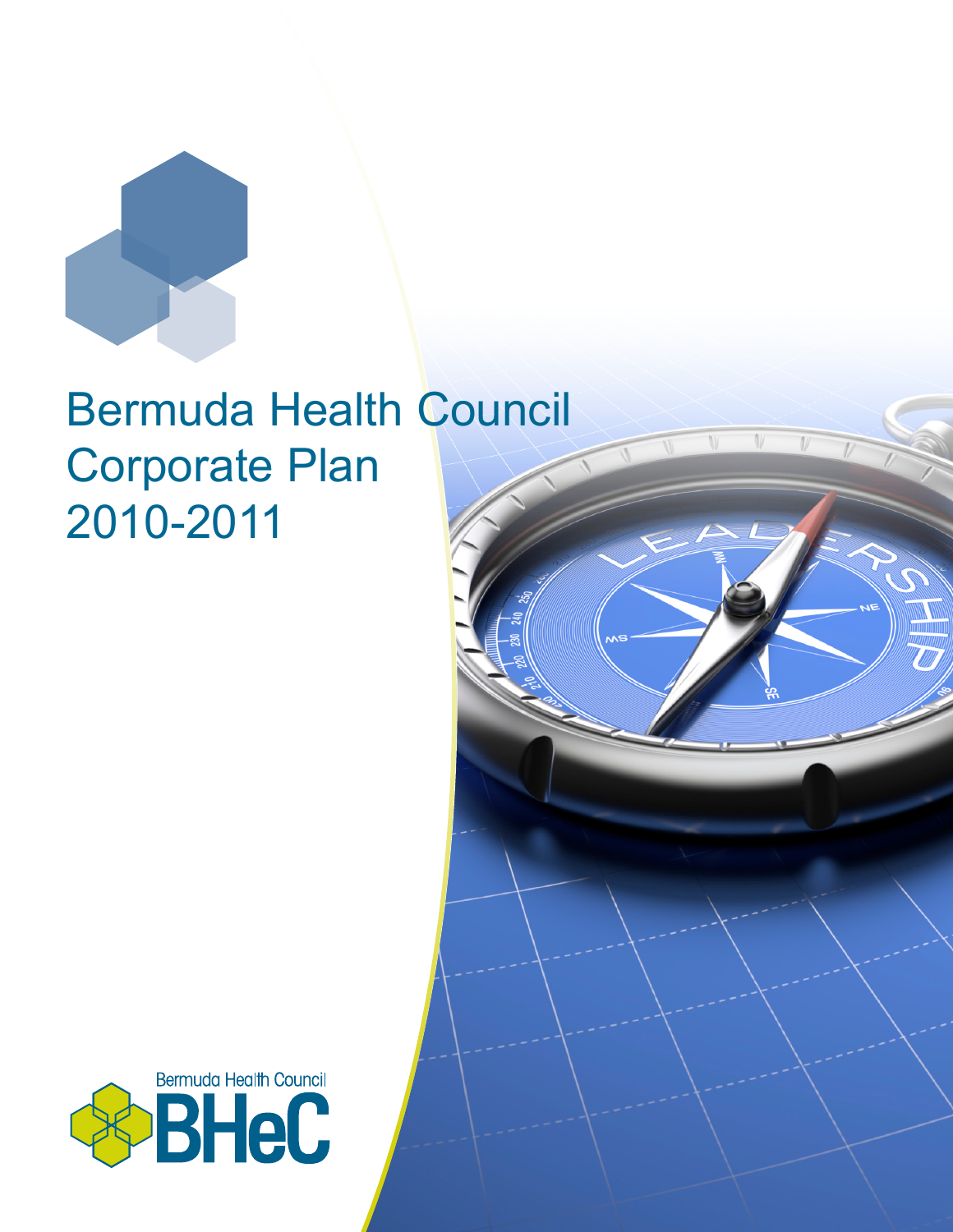#### **Bermuda Health Council Corporate Plan 2010 - 2011**

#### **Contact us:**

If you would like any further information about the Bermuda Health Council, or if you would like to bring a healthcare matter to our attention, we look forward to hearing from you.

#### **Mailing Address:**

PO Box HM 3381, Hamilton, HM PX **Bermuda** 

#### **Street Address:**

Sterling House 3rd Floor 16 Wesley Street Hamilton, HM11 Bermuda

**Phone:** (441) 292-6420 **Fax:** (441) 292-8067 **Email:** bdahealthcouncil@bhec.bm **Website:** www.bhec.bm

#### **Published by:**

The Bermuda Health Council (March 2010) Copyright © 2010 Bermuda Health Council

#### **Printed by:**

Bermuda Health Council

#### **Reference as:**

Bermuda Health Council (2010) Bermuda Health Council Corporate Plan 2010 - 2011. Bermuda Health Council: Bermuda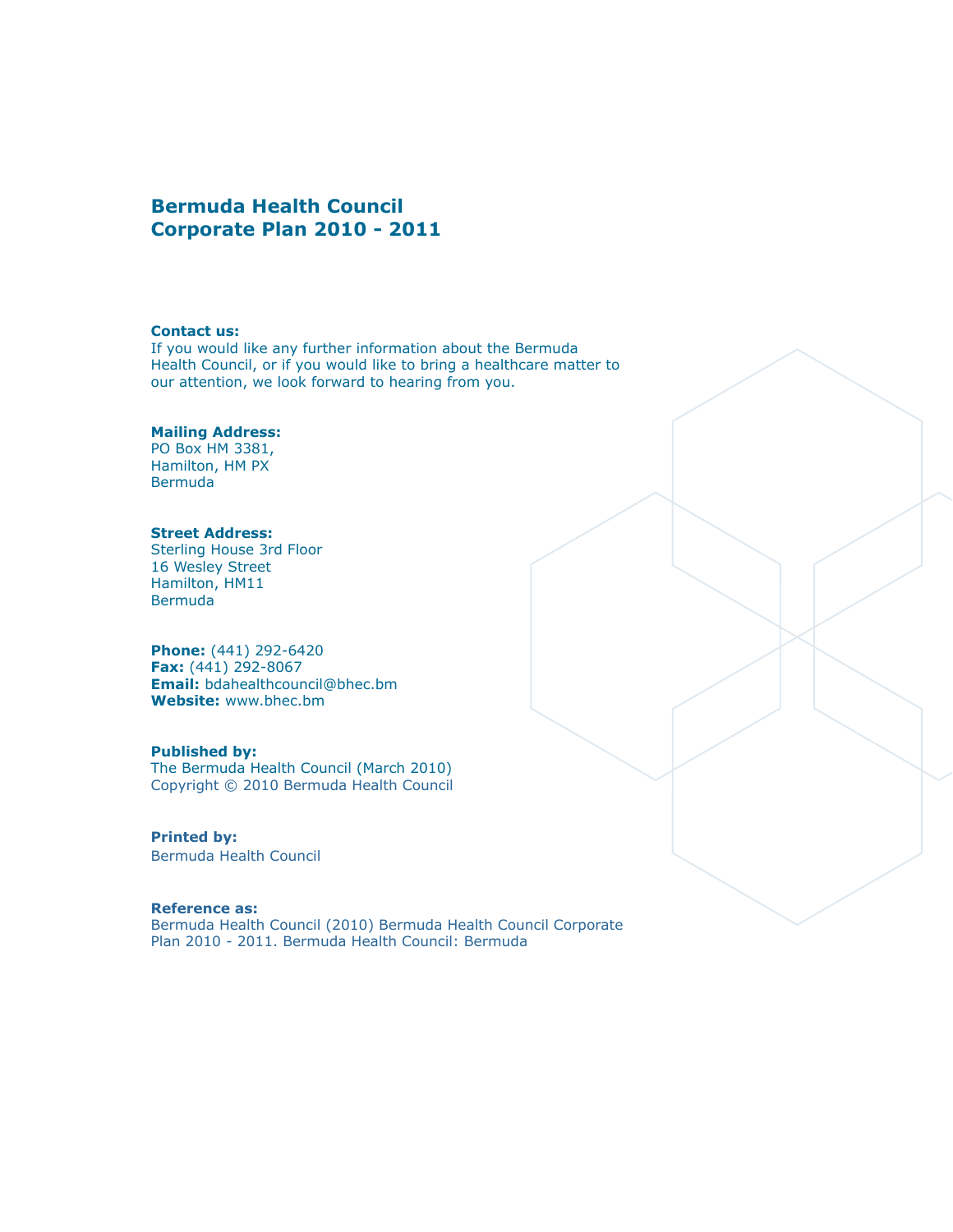

## **Bermuda Health Council**

## **CORPORATE PLAN 2010/2011**

*"Working together for a sustainable healthcare system"*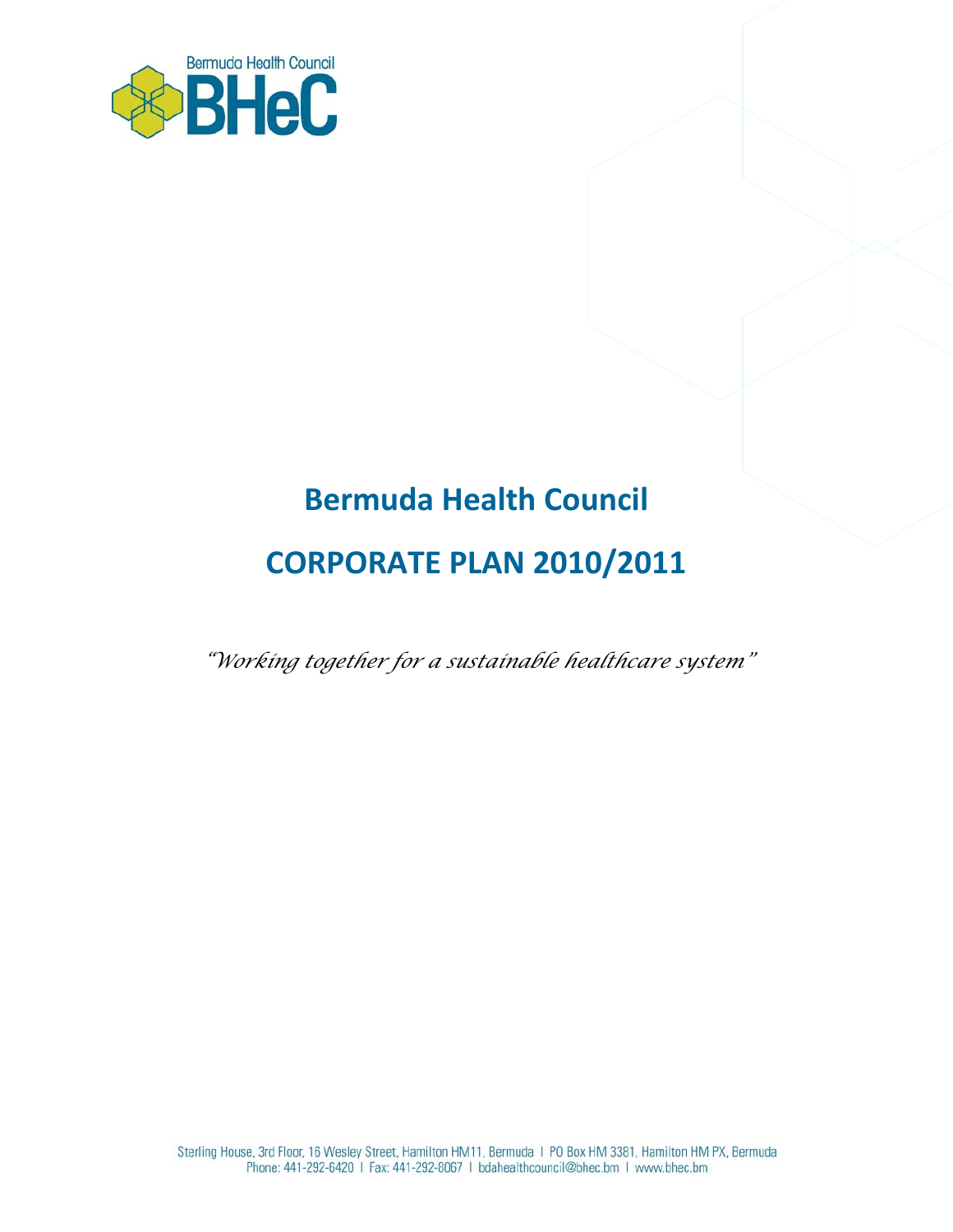## **INTRODUCTION**

The Bermuda Health Council was established by the Bermuda Health Council Act 2004 to regulate, coordinate and enhance the delivery of health services. Our vision is to work together for a sustainable healthcare system.

The Bermuda Health Council Strategic Plan 2009 – 2012 details our strategic priorities for the coming three years. These focus on four areas: Quality, Equity, Efficacy and Accountability. We believe that when these qualities are met by our healthcare system, we will have achieved a high-performing and sustainable healthcare system for all.

This Corporate Plan is the annual companion to the three‐year Strategic Plan. The aim of the Corporate Plan is to outline the objectives on which we will focus during the fiscal year 2010/11, in order to move closer to the longer-term strategic goals.

The purpose of publishing this report is to act on our goal for enhanced accountability and communication with our stakeholders and healthcare partners.

## **Strategic Goal 1: QUALITY**

## **To enhance the regulation of health services, insurers, professionals and prescription drugs, in order to assure quality and patient safety**

**Strategic Objective 1.1) Collaborate with the Ministry of Health to enhance the regulatory framework for healthcare professionals, businesses and insurers**

*2010/11 Objectives*

- **1.** Collaborate with MOH to finalize regulations for healthcare professionals
- **2.** Collaborate with MOH to develop regulatory guidelines for selected healthcare businesses
- **3.** Collaborate with MOH to enhance regulatory framework for health insurers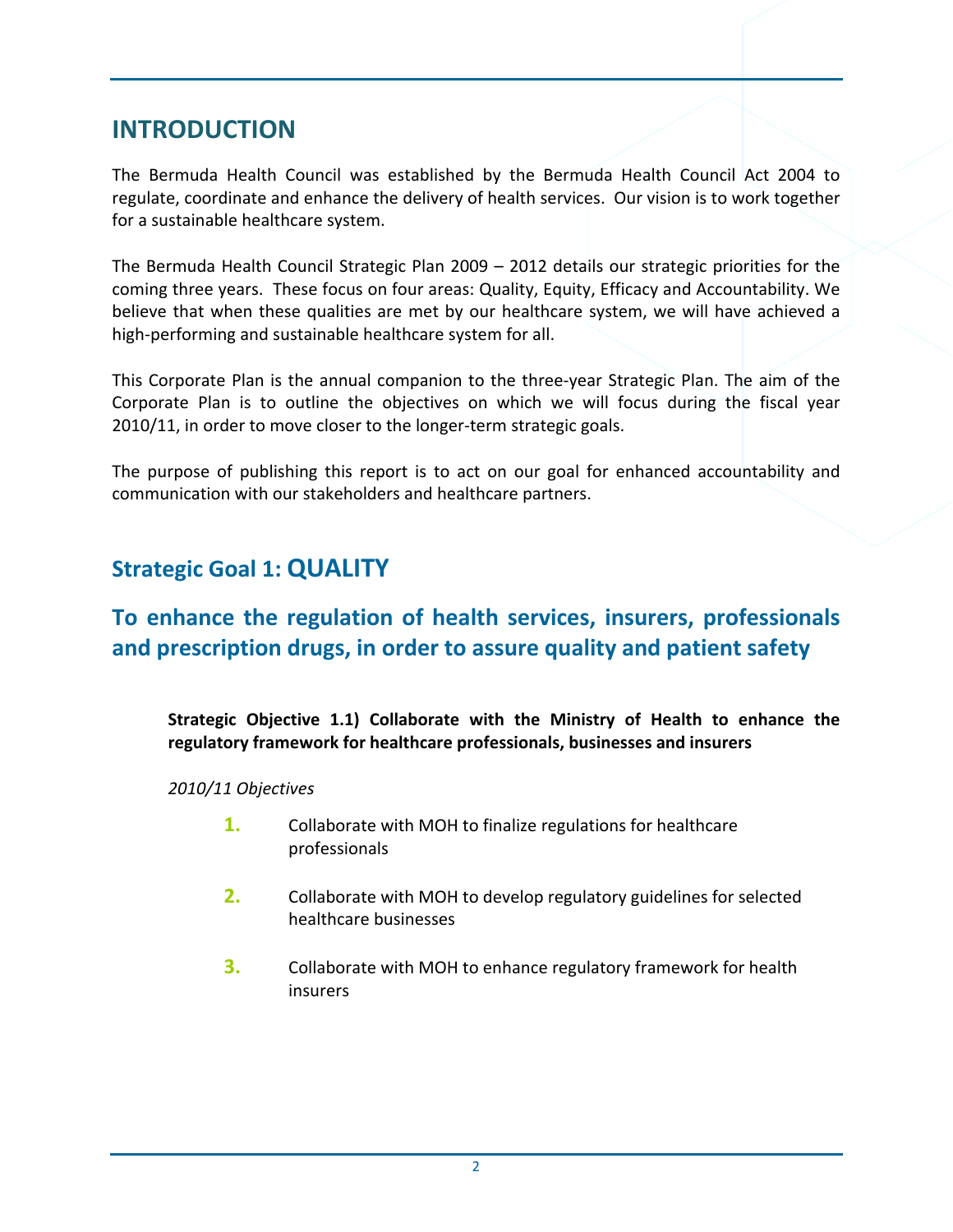**Strategic Objective 1.2) Develop and implement an impartial and effective system to oversee and monitor compliance with established regulations for healthcare professionals and businesses**

#### *2010/11 Objective*

**4.** Develop proposals to monitor health insurers' compliance with proposed regulatory framework

#### **Strategic Objective 1.3) Develop mechanisms to monitor and report on the quality of healthcare provision**

#### *2010/11 Objectives*

- **5.** Conduct project to measure key performance indicators
- **6.** Manage and monitor complaints to BHeC

#### **Strategic Objective 1.4) Establish mechanisms to monitor utilization and expenditure on prescription drugs**

#### *2010/11 Objective*

**7.** Establish basic infrastructure to enable monitoring of utilization & expenditure on prescription drugs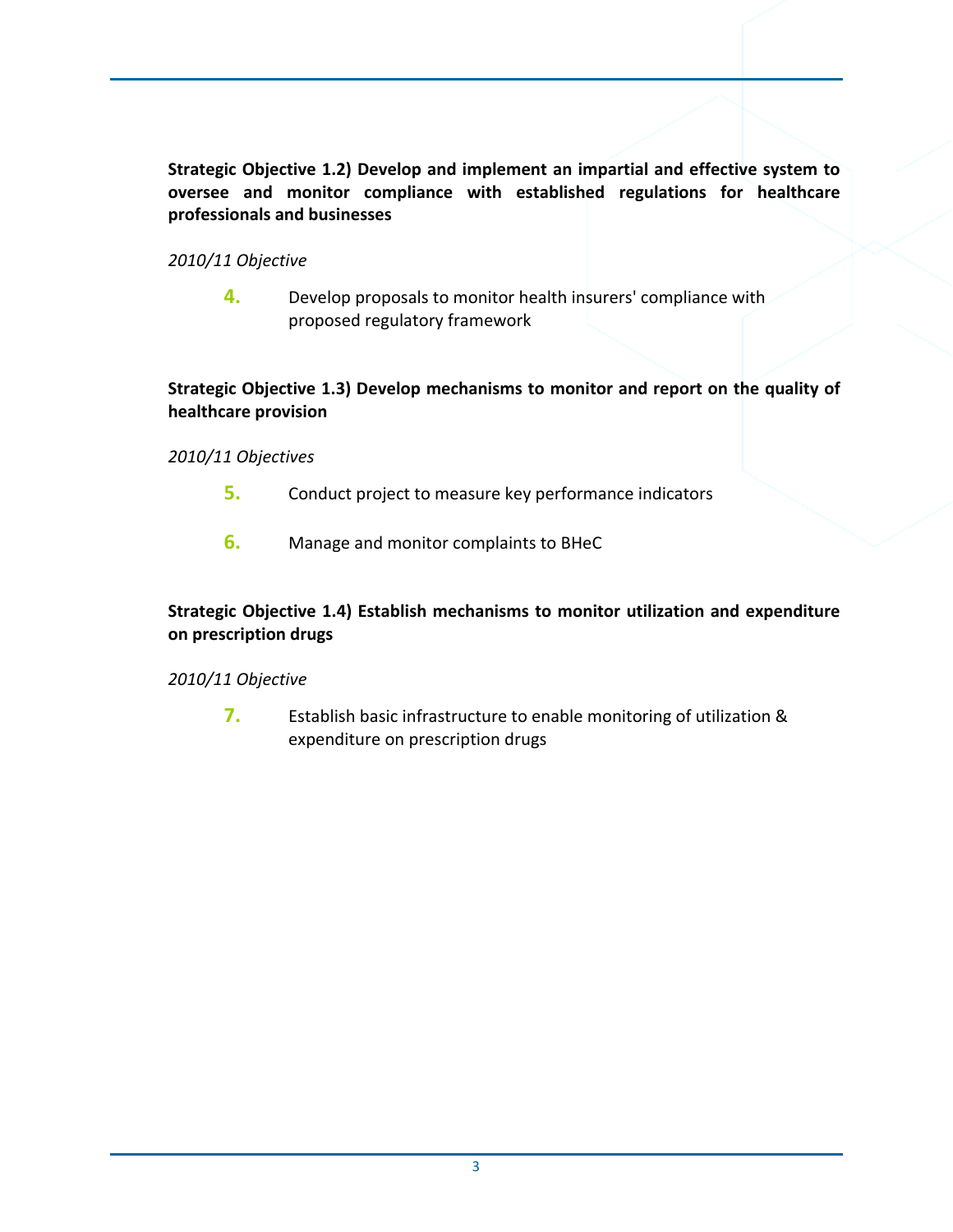## **Strategic Goal 2: EQUITY**

## **To enhance coordination of health services to assure equitable access to essential healthcare for all residents**

**Strategic Objective 2.1) Enhance the process to determine essential healthcare services**

*2010/11 Objective*

**8.** Conduct comprehensive review of Standard Hospital Benefits

#### **Strategic Objective 2.2) Enhance processes to assure equitable access to essential healthcare services**

*2010/11 Objectives*

- **9.** License health insurers and approved schemes annually
- **10.** Implement system to monitor employers' compliance with Health Insurance Act 1970
- **11.** Oversee implementation of upfront payment sector guidelines

#### **Strategic Objective 2.3) Develop and implement methods to monitor and report population health outcomes and inequalities**

#### *2010/11 Objective*

**12.** Implement processes to monitor and publish population health outcomes and inequalities

#### **Strategic Objective 2.4) Establish mechanisms to enhance equity in access to appropriate prescription drugs**

*2010/11 Objective*

**13.** Identify policy options to enhance affordability of prescription drugs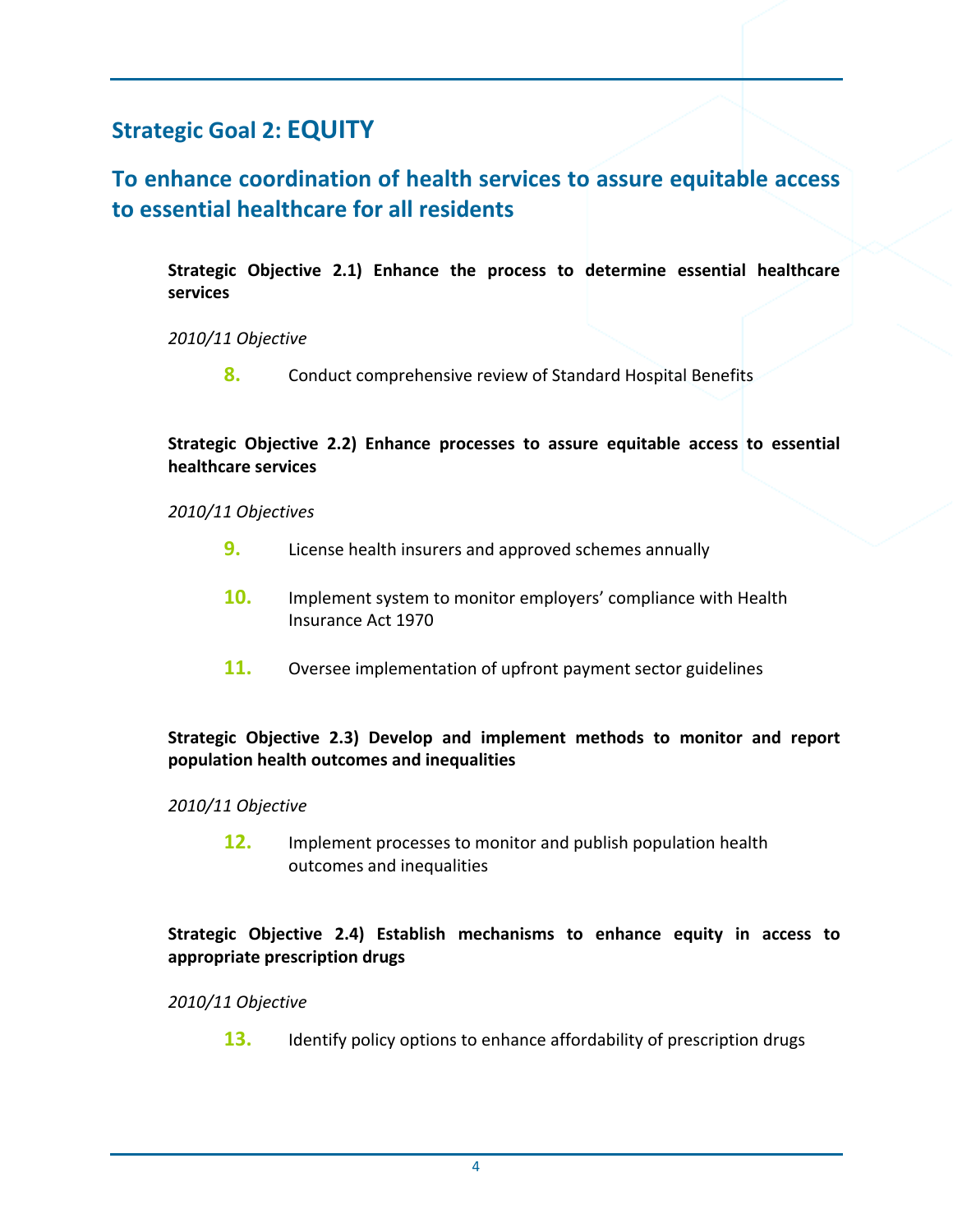## **Strategic Goal 3: EFFICACY**

**To promote healthcare developments in service provision and insurance that will enhance the financial sustainability of the healthcare system**

**Strategic Objective 3.1) Enhance the process to conduct the annual actuarial review of standard hospital benefits and the mutual reinsurance fund** 

#### *2010/11 Objective*

**14.** Conduct annual review process and implement 65% of recommendations of Morneau Sobeco review

#### **Strategic Objective 3.2) Enhance mechanisms to promote cost‐containment measures across the healthcare system, including prescription drugs**

#### *2010/11 Objective*

**15.** Develop implementation plan to conduct health technology assessments for medical equipment

#### **Strategic Objective 3.3) Develop clear and transparent procedures to establish fees for regulated services**

#### *2010/11 Objective*

**16.** Facilitate recommendation on Medical and Dental Charges Order review for 2011

#### **Strategic Objective 3.4) Develop and implement methods to monitor and report on health system expenditure and financing**

*2010/11 Objective*

**17.** Implement mechanism to monitor and report on health system expenditure and financing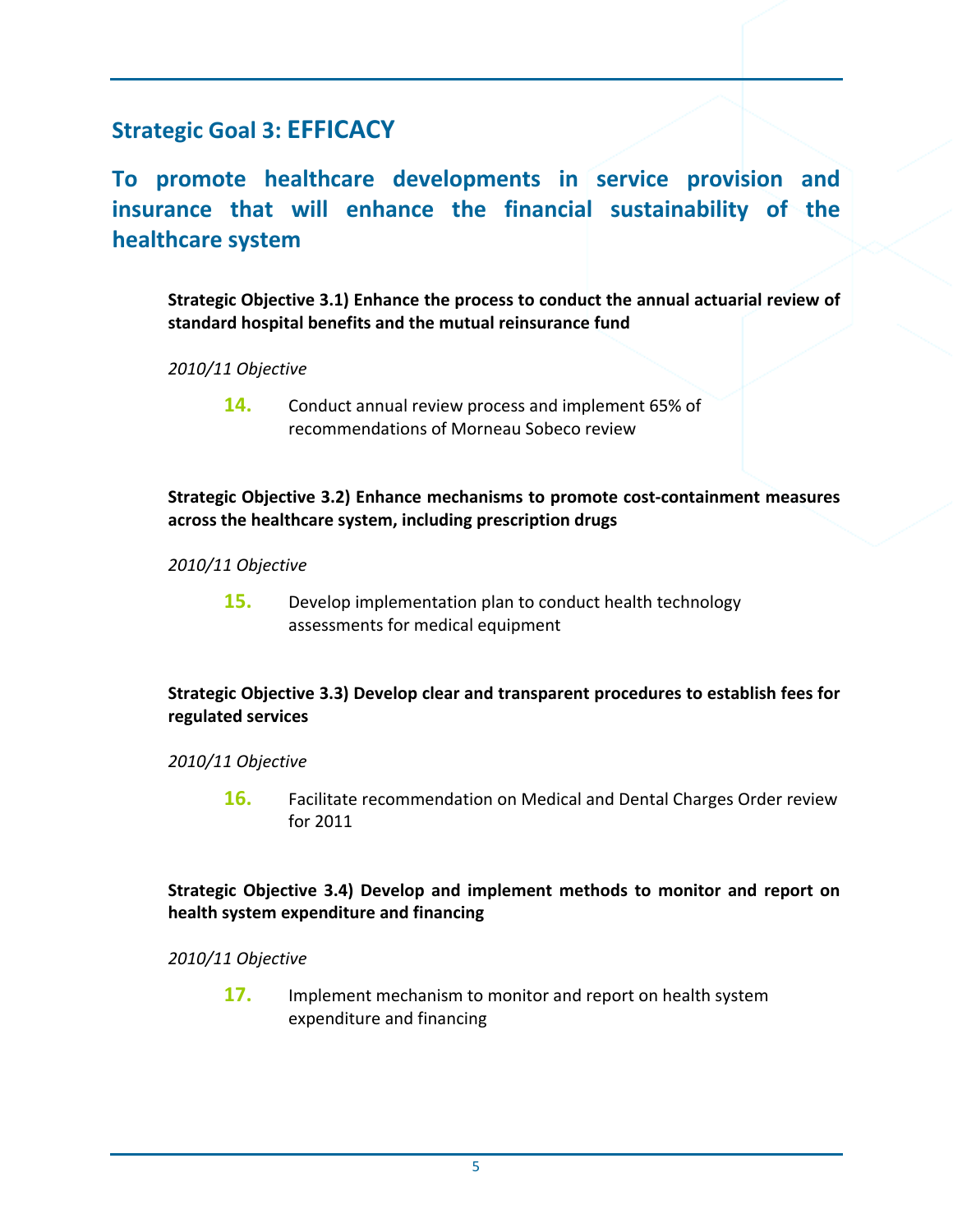## **Strategic Goal 4: ACCOUNTABILITY**

## **To ensure all of our functions are conducted in an impartial manner**

**Strategic Objective 4.1) Develop and implement mechanisms to ensure that operational decisions are based on objective criteria**

*2010/11 Objective*

**18.** Ensure publication of key BHeC papers

#### **Strategic Objective 4.2) Enhance mechanisms to communicate with stakeholders and keep the public abreast of developments in the healthcare sector**

#### *2010/11 Objectives*

- **19.** Develop and publish BHeC Corporate Plan 2011/12
- **20.** Improve stakeholder awareness of BHeC
- **21.** Provide advice to Minister of Health
- **22.** Collaborate with MOH Strategy Group to develop National Health Plan
- **23.** Produce Annual Report 2011